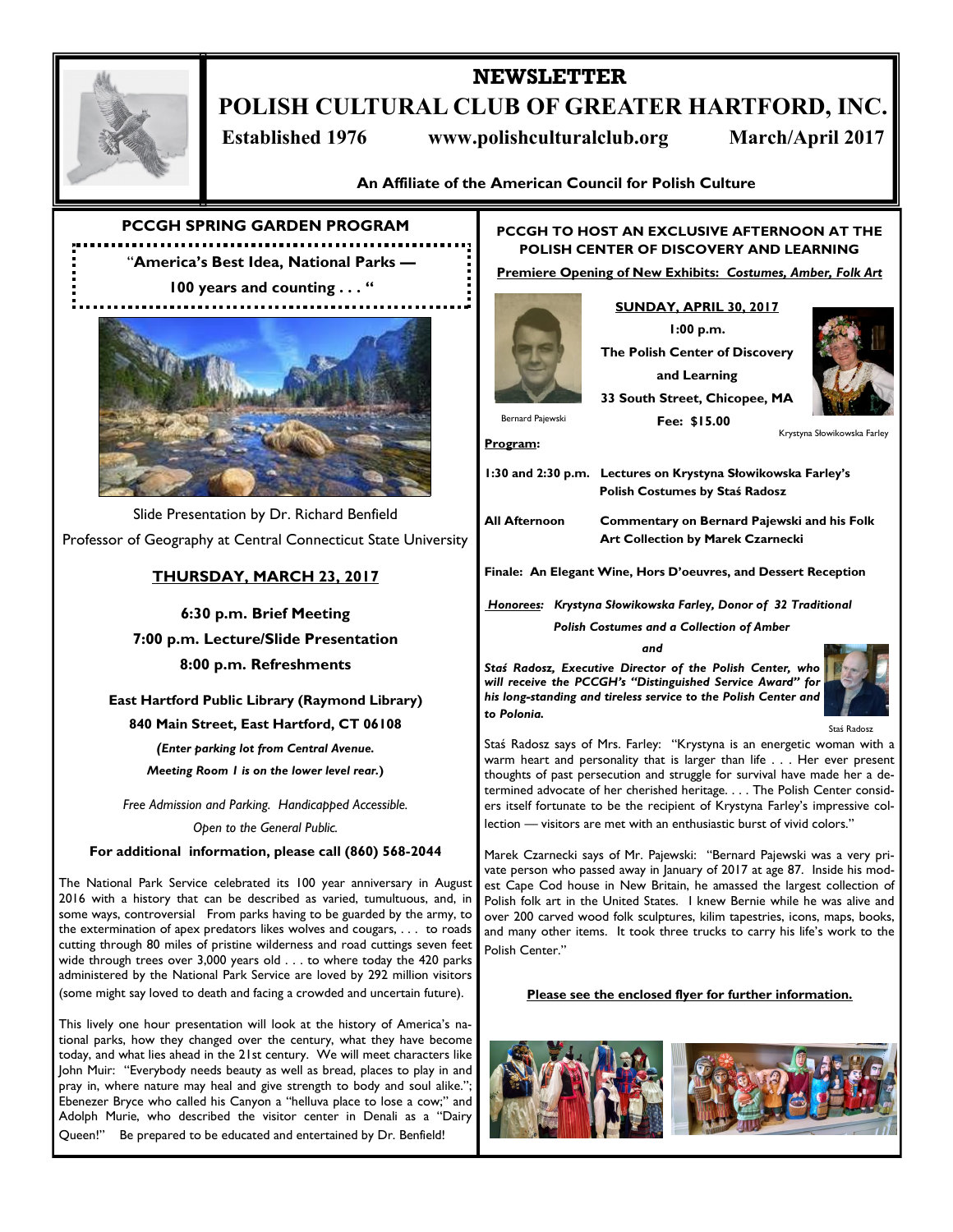

# *Page 2* **NEWSLETTER**

## **CO-PRESIDENTS' MESSAGE**

Dear Friends:

2016 ended on a high note with a successful 40th Anniversary Celebration, annual Szopka Competition and Festival, and Wigilia. Thanks to all who helped to make these events possible. Club events for the first six months of 2017 are well in hand . . .

The Third Annual "Pączki na Karnawał" was held on Sunday, February 26 at SS. Cyril and Methodius Church. Thirty dozen pączki of various flavors were available and enjoyed. There were two winners of the Jelly Bean Count: Genevieve Urban and Genowefa Laudate. Thanks to Nancy Yiznitsky for donating



the \$20 gift certificate to the Polish L to R: Lou Maglaty, Anna-Mae National Home and to Stacey Pribyson,

Maglaty and Fran Pudlo

owner of The Wethersfield Diner, for donating the second \$20 gift certificate to her restaurant. The Easter raffle prizes were won by Irena Mojsa, Jadwiga Kordowska, and Gini Pudlo.

On March 23, 2017, Dr. Richard Benfield returns to engage us with another of his educational and entertaining slide presentations: "100 Years of America's National Parks." The event will be held at the Raymond Library in East Hartford, is free, and open to the general public. We look forward to a delightful evening!

WE HOPE TO SEE YOU at the exclusive event scheduled for Sunday, April 30, 2017 at the Polish Center of Discovery and Learning in Chicopee, MA. Normally closed on Sundays, Executive Director Staś Radosz has invited the PCCGH to host a special premiere of two new exhibits donated by two Club members: Krystyna Farley and the Estate of Bernard Pajewski. The Polish Center of Discovery and Learning is a surprising jewel of Polish-American artifacts that anyone of Polish heritage should visit at least once. We are fortunate to have such an institution only 30 minutes from Hartford. We also wish to honor Krystyna Farley for her strong passion and deep devotion to her Polish heritage and Staś Radosz, for what he has accomplished with the Polish Center in what only can be described as a labor of love. Please use the flyer enclosed with this newsletter to sign up. It will definitely be a memorable event.

Now is the time to pass along the enclosed Scholarship Application to students of Polish heritage pursuing higher education. Completed information must be received on or before May 1. A scholarship award ceremony and reception will be held in June.

Please visit our website: www.polishculturalclub.org. Annual reports of the Historian were recently added, as were photos from the 2016 Szopka Competition and Festival and 2016 Wigilia.

*Happy Easter! Weso*ł*ych Swi*ą*t Wielkanocnych!*

Pattie Kaczynski and Fran Pudlo, Co-Presidents

# **2017-2018 CLUB OFFICERS AND EXECUTIVE BOARD MEMBERS**

The Club's Officers, elected at the November 2016 Annual Meeting for a two year term, as well as members of the Executive Board, are listed below. We look forward to serving our members, as well as Hartford Polonia, in the coming year. Please feel free to contact any of us at any time.

| Co-Presidents:   | Patricia Kaczynski and Frances Pudlo  |  |  |
|------------------|---------------------------------------|--|--|
| Vice President:  | John Majdan                           |  |  |
| Secretary:       | Lilia Kieltyka                        |  |  |
| Treasurer:       | Raymond Kowalski                      |  |  |
| Historian:       | Patricia Kaczynski                    |  |  |
| Executive Board: | Clifford Archie<br>Patricia<br>Archie |  |  |

Clifford Archie, Patricia Archie, Ursula Brodowicz, Marek Czarnecki, Edward Farley, Krystyna Farley, Mary Heslin, Florence Langridge, Anna-Mae Maglaty, Louis Maglaty, Carol Bogon Phelan, Virginia Pudlo, Elizabeth Sikorsky, Phyl-

lis Stawiarski, Krystyna Wisło, and Nancy O. Yiznitsky.

#### $\mathcal{W}_i$ elcome **TO OUR NEWEST MEMBERS . . . .**

Gail and Reid O'Connell of Glastonbury

**Jean Barnum and John Niedzwiecki** of Newington

**Daniel Niedzwiecki** of Farmington

**Jeffrey and Maureen Krauss** of Cromwell

**Joan Egbertson** of Barkhamsted

*Please note that 2017 membership cards are included with this mailing. If you have not received your card, please contact Anna-Mae Maglaty, Membership Chair, at (860) 521-7621.*

We always look forward to welcoming new members, so please share Club information with your family and friends. Membership applications can be downloaded from our website: www.polishculturalclub.org.

### **JENNIE MARCONI-JAVORSKI SCHOLARSHIP**

**Sponsored by the Polish Cultural Club of Greater Hartford, Inc.**

Scholarship applications, along with all requested materials, **must be received and postmarked no later than May 1, 2017**. An application has been inserted as part of this Newsletter. It can also be downloaded from

the Club's website: www.polishculturalclub.org.

*Florence Langridge and Virginia Pudlo, Scholarship Co-Chairs*

### **NEWSLETTER STAFF**

| Editor:           | <b>Frances Pudlo</b>                | (frances pulled@att.net) |
|-------------------|-------------------------------------|--------------------------|
| Assistant Editor: | <b>Anna-Mae Maglaty</b>             |                          |
| Staff:            | Carol Bogon Phelan, Nancy Yiznitsky |                          |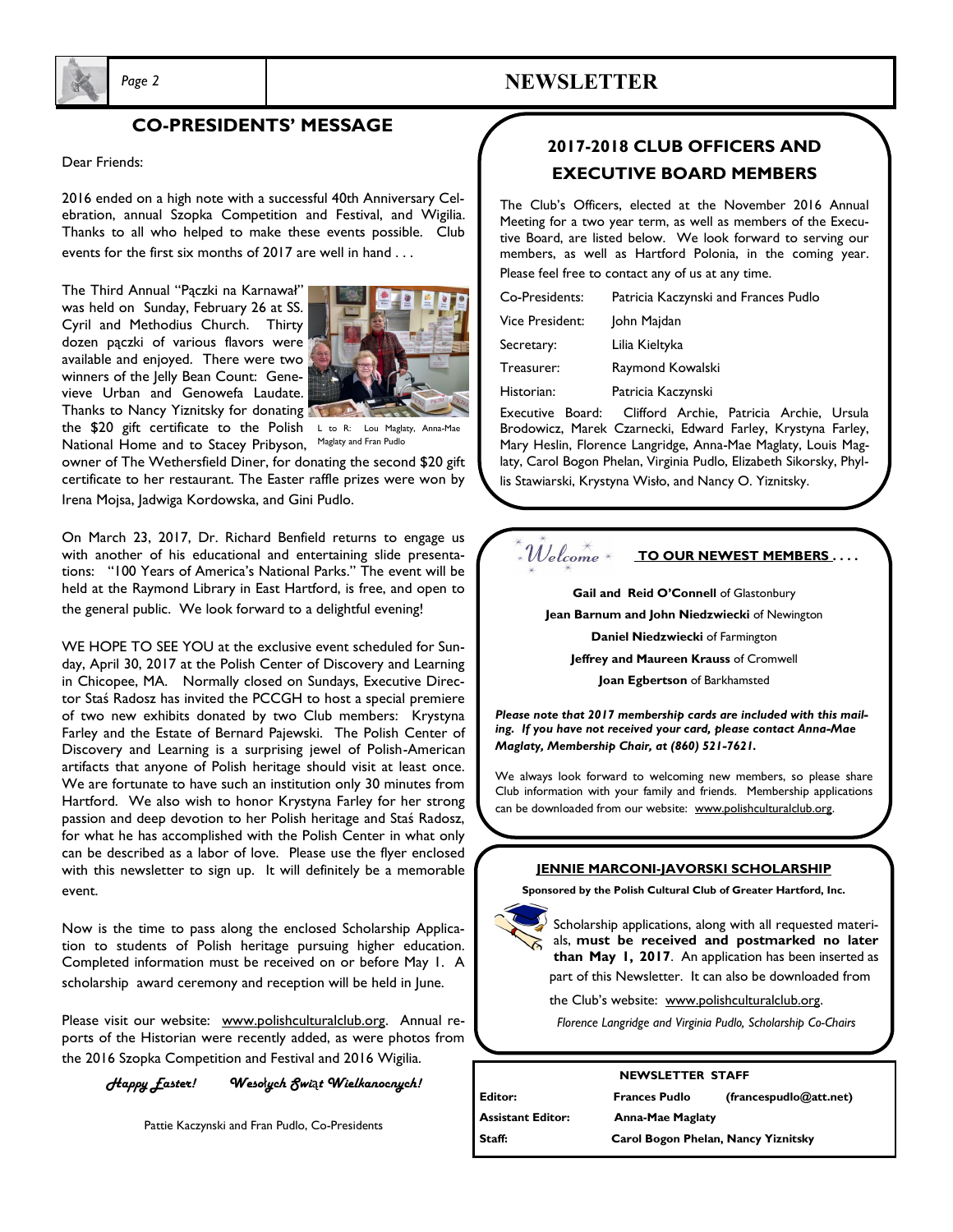# **Polish Cultural Club of Greater Hartford, Inc.** *Page 3*

## **DO YOU KNOW . . . . THE ORIGINS OF CELEBRATING POLISH EASTER TRADITIONS**



*Wesołego Alleluja!* This is the greeting by Poles as they complete the six week period prior to Easter known as Lent or *Wielki Post*. Although fasting is most important, everyone enjoys the last week of merrymaking and good food just before Ash Wednesday. This week is called Fat Week or *Tłusty Tydzien* which starts on the Thursday before Ash Wednesday when parties are held and famous jelly donuts called *pączki* are baked and consumed. In the United States *pączki* are eaten on Fat Tuesday, also known as Mardi Gras, rather than the week-long period as it is in Poland.

On Ash Wednesday, people go to church for ashes. They also cut pussy willows, called *bazie* or *kotki* and place them in water in the hope that they will bloom by Palm Sunday. This period of six weeks leading to Easter Sunday is a time of

fasting and prayer. Stations of the Cross and *Gorzkie Żale* (Bitter Sorrows) are religious traditions. *Gorzkie Żale* are beautiful hymns or lamentations sung on Friday evening and Sunday afternoons. These ancient chants, retracing the Passion and Crucifixion, ring out in churches throughout the land.

Palm Sunday, *Niedziela Palmowa,* begins Holy Week, when preparations for Easter begin wholeheartedly. Since palms do not grow in Poland, people take pussy willow branches or sprigs of colored straw to church to be blessed by the priest. The branches are usually hung in the house, often tucked behind a holy picture to bring health and prosperity during the coming year.

Holy Week, or *Wielki Tydzien,* includes spiritual and other preparations for Easter. Housekeeping, cooking, and baking begin. In olden times, ham and sausages were made and prepared at home. Bread and other pastries, baked from scratch, included bread *(babki)*, shortbread cakes *(mazurka)*, and rich creamy cheesecakes *(serniki).* Easter eggs, called *pisanki,* were also created during this week. There are many different names for these eggs depending on the method used to make them.

On Holy Thursday, people go to church for a service that commemorates the Last Supper. The priest washes the feet of twelve parishioners and repeats the actions and words of Jesus Christ starting the celebration of the Passion which will take place over the next two days. On Good Friday, after 3:00 p.m., which is the time that Jesus died on the cross, each church sets up a tomb where the Holy Eucharist is placed, as well as a statue of Jesus taken down from the cross. Often parishioners stand guard at the tomb all night as people come and pray.

On Holy Saturday, people prepare a Polish Easter basket which includes eggs, a symbol of life, spring, and the Resurrection; bread representing Christ, the bread of life; sausage and ham representing abundance and God's generosity; horseradish representing the passion of Christ; salt indicative of prosperity; butter representing good will; and basket decorations of sprigs, pussy willows, and daffodils depicting joy. With baskets in hand, people go to church where the baskets are blessed by the priest.





On Easter Sunday, Mass is rich in procession, incense, and ritual. Under a canopy, a priest in gold and white robes carries the monstrance. Following Mass, the Easter breakfast/brunch takes place. It begins with the sharing of the blessed egg. Everyone takes a piece of the egg from the head of the household as they exchange best wishes with one another. Then all enjoy the food that has been blessed. Indeed, it is *Wesołego Alleluja i smacznego jajka* (Happy Easter and delicious egg). Once again, Polish Easter traditions have brought joy to one and all.

Source: Głos Polek, Winter, 2013

## **DID YOU KNOW . . . THAT MARK MILEWSKI — ONE OF OUR MEMBERS — CLIMBED MOUNT EVEREST AND WILL SPEAK ABOUT THE EXPERIENCE?**

On May 20, 2016, Mark Milewski, son of the late Dr. Stanisław and Rita Milewski, reached the summit of 29,029 foot Mount Everest. He will share the story of his 50 day long expedition in a lecture on Thursday, April 6, at CCSU and also place Mount Everest into the context of the Golden Age of Polish Himalayan Climbing of the 1980s and 1990s. In the last two decades of the twentieth century, Poles dominated the 8000-meter peaks located in the Himalayas with numerous winter and first ascents. Climbers such as Jerzy Kukuczka, Wanda Rutkiewicz, Krzysztof Wielicki, and many others, were respected internationally and celebrated within Poland for their feats. In addition to his own personal account, Mr. Milewski will tell their stories tales of adventure in high places that lift the human spirit and are a chapter of Polish history that is little known outside of international climbing circles.



**The S.A. Blejwas Endowed Chair in Polish Studies Presents**

**The Milewski Lecture — "Mount Everest and the Golden Age of Polish Mountaineering"**

**Thursday, April 6, 2017 at 7:00 p.m.**

**Central Connecticut State University — Vance Academic Center, Room 105**

**The Event is FREE, and the public is cordially invited. Refreshments will be served**.

*Mark Milewski is Assistant Professor of Business Administration at Tunxis Community College in Farmington, CT and a member of the advisory board to the Polish Studies Program at Central Connecticut State University. He incorporates his mountain climbing experience — teamwork and goal attainment — in his courses.*

For further information, please contact the Polish Studies at 860-832-3010 or jacquesm@ccsu.edu. Driving/parking directions: www.ccsu.edu/visit.

(Editor's Note: Prior to the lecture, please consider watching the movie, *Everest,* a 2015 [biographical](https://en.wikipedia.org/wiki/Biographical_film) [film](https://en.wikipedia.org/wiki/Adventure_film) adapted from [Beck Weathers'](https://en.wikipedia.org/wiki/Beck_Weathers) memoir *Left for Dead: My Journey Home from Everest* (2000). It is based on the real events of the [1996 Mount Everest disaster,](https://en.wikipedia.org/wiki/1996_Mount_Everest_disaster) and focuses on the survival attempts of two expedition groups, one led by [Rob Hall](https://en.wikipedia.org/wiki/Rob_Hall) and the other by [Scott Fischer.](https://en.wikipedia.org/wiki/Scott_Fischer) It stars an [ensemble cast](https://en.wikipedia.org/wiki/Ensemble_cast) including [Jason Clarke, Josh Brolin,](https://en.wikipedia.org/wiki/Josh_Brolin) [John Hawkes,](https://en.wikipedia.org/wiki/John_Hawkes_(actor)) [Robin Wright,](https://en.wikipedia.org/wiki/Robin_Wright) [Michael Kelly,](https://en.wikipedia.org/wiki/Michael_Kelly_(American_actor)) [Sam](https://en.wikipedia.org/wiki/Sam_Worthington)  [Worthington,](https://en.wikipedia.org/wiki/Sam_Worthington) [Keira Knightley,](https://en.wikipedia.org/wiki/Keira_Knightley) [Emily Watson,](https://en.wikipedia.org/wiki/Emily_Watson) and Jake Gyllenhaal. It provides an realistic and moving depiction of what an expedition to Mt. Everest entails.)